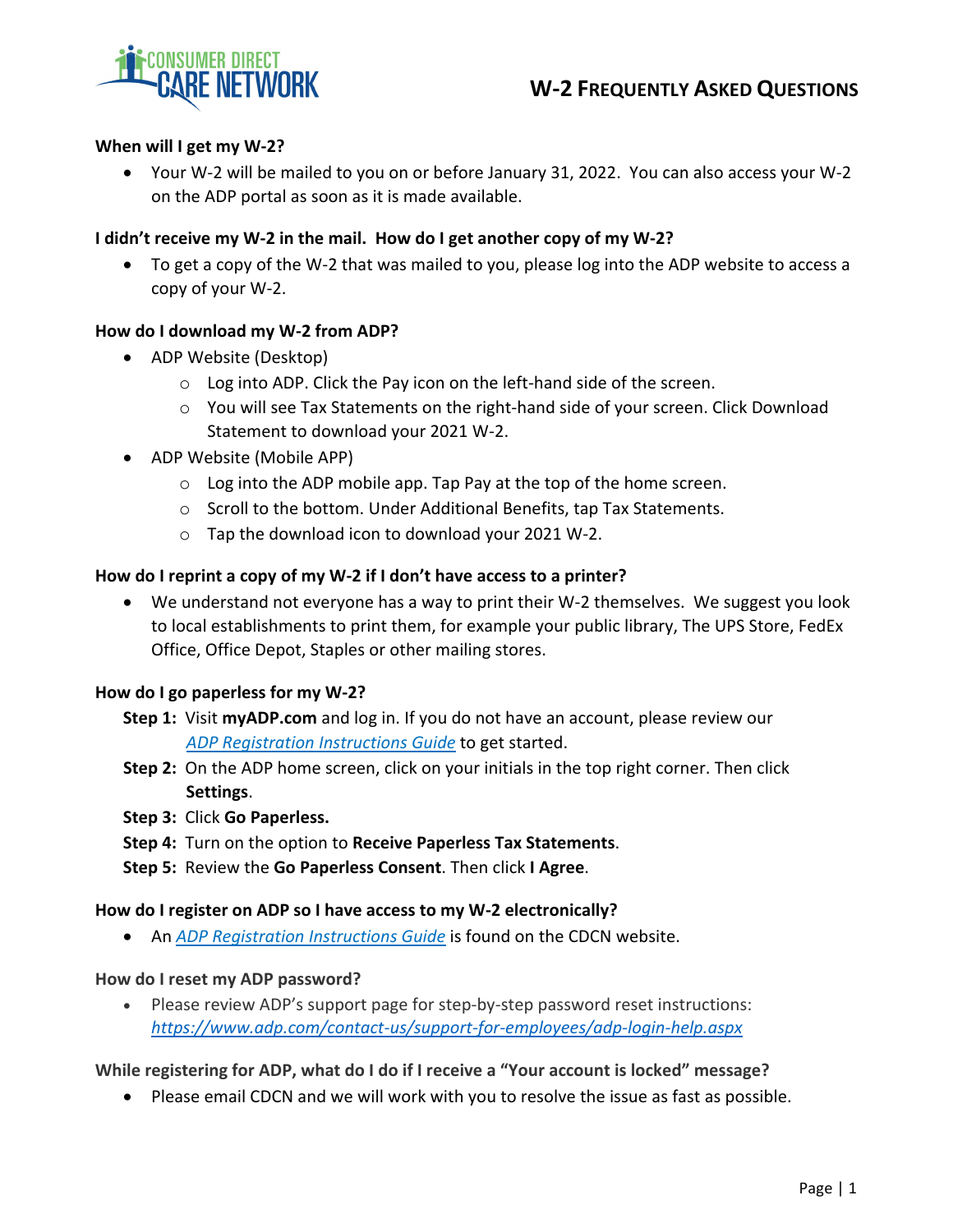

After registering for ADP, what do I do if I receive a "Your account is locked" message on the login **screen?**

- Click the "here" link in the error message to reset your account.
- If the issue persists, please email CDCN.

## **Can you provide W‐2 figures over the phone?**

 No. Due to the confidential nature of the information we cannot provide figures over the telephone.

### **I didn't work last year. Why did I get a W‐2?**

 For tax reporting purposes, wages are reported when they are paid, rather than when they are earned. Wages earned in December 2020 but paid in January 2021 will be reported on the W‐2 for 2021.

### **How do I know what exemptions to claim?**

 CDCN cannot tell you how many exemptions to claim. You may want to consult a tax professional to determine the filing status and exemptions that are best for you.

# My federal income tax withheld in box 2 (or state in box 17) seems low (or is zero). Is this right?

• The amount of taxes withheld from your checks depends on several factors, such as gross pay, filing status (married or single), number of allowances claimed and types of deductions. If you believe the amount of taxes withheld from your checks is not correct, you may want to contact a professional tax advisor to determine what filing status is best for you. Everyone's situation is different, and we cannot provide advice about your tax filing status. If you need to change your filing status for next year, please submit a new W‐4 to CDCN.

#### **I received a blank W‐2. Is this an error?**

- If the employee received a blank W-2, the enrollment documents that you completed indicated that you qualified for the Difficulty of Care tax exemption. IRS Section 131 Notice 2014‐7 (Difficulty of Care) provides that certain Medicaid waiver payments are excludable from federal and state income tax.
- If an employee qualifies for this exemption, no wages are reported in Box 1 of the W‐2 and Federal and State taxes are not withheld.

#### **What if my W‐2 shows no Medicare (box 6) or Social Security (box 4) taxes withheld?**

 An employee's earnings can be exempt from taxes based on their familial relationship with their employer (for example, being a Spouse, Parent, or a Child under 21). At the time of hire the employee and employer submitted a relationship determination form to CDCN that identified relationships that qualify for exemptions. Relationship exemptions must be taken, they cannot be waived.